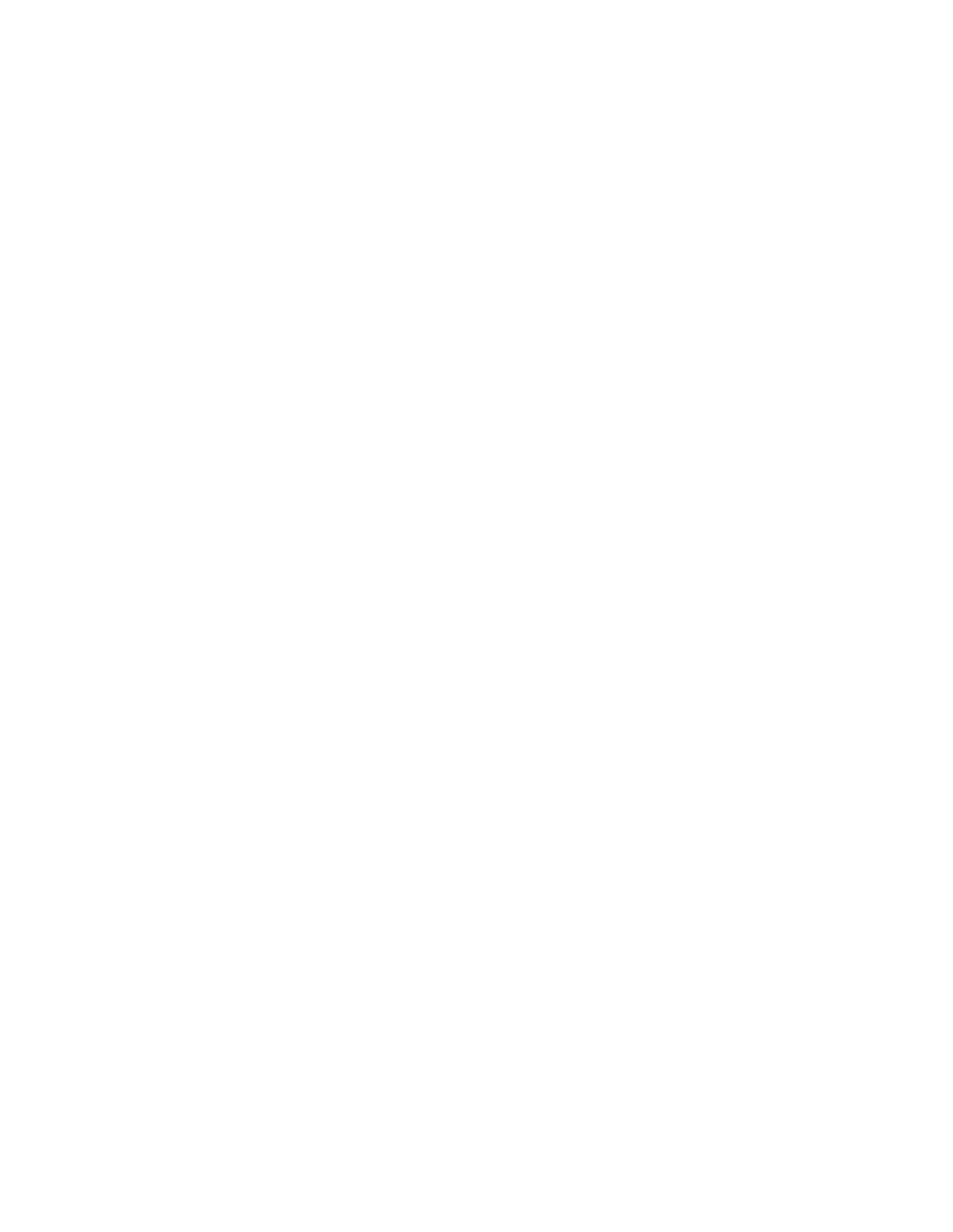# **Program**

# *Welcome*

# **Chancellor Brady Deaton**

*Greetings* 

# **Provost Brian Foster**

*Recognition of the Spring 2010 Mizzou Advantage Grant awardees*

*Introduction of the Mizzou Advantage Education Coordinator and Facilitators* 

> **LuAnne Roth**  Education Coordinator

**Jo Britt-Rankin**  Food for the Future

**Charles Davis**  Media of the Future

**Carolyn Henry**  One Health, One Medicine: the Convergence of Human and Animal Health

> **Cerry Klein**  Sustainable Energy

**Carsten Strathausen**  Understanding and Managing Disruptive and Transformational Technologies

*Conclusion* 

**Provost Brian Foster**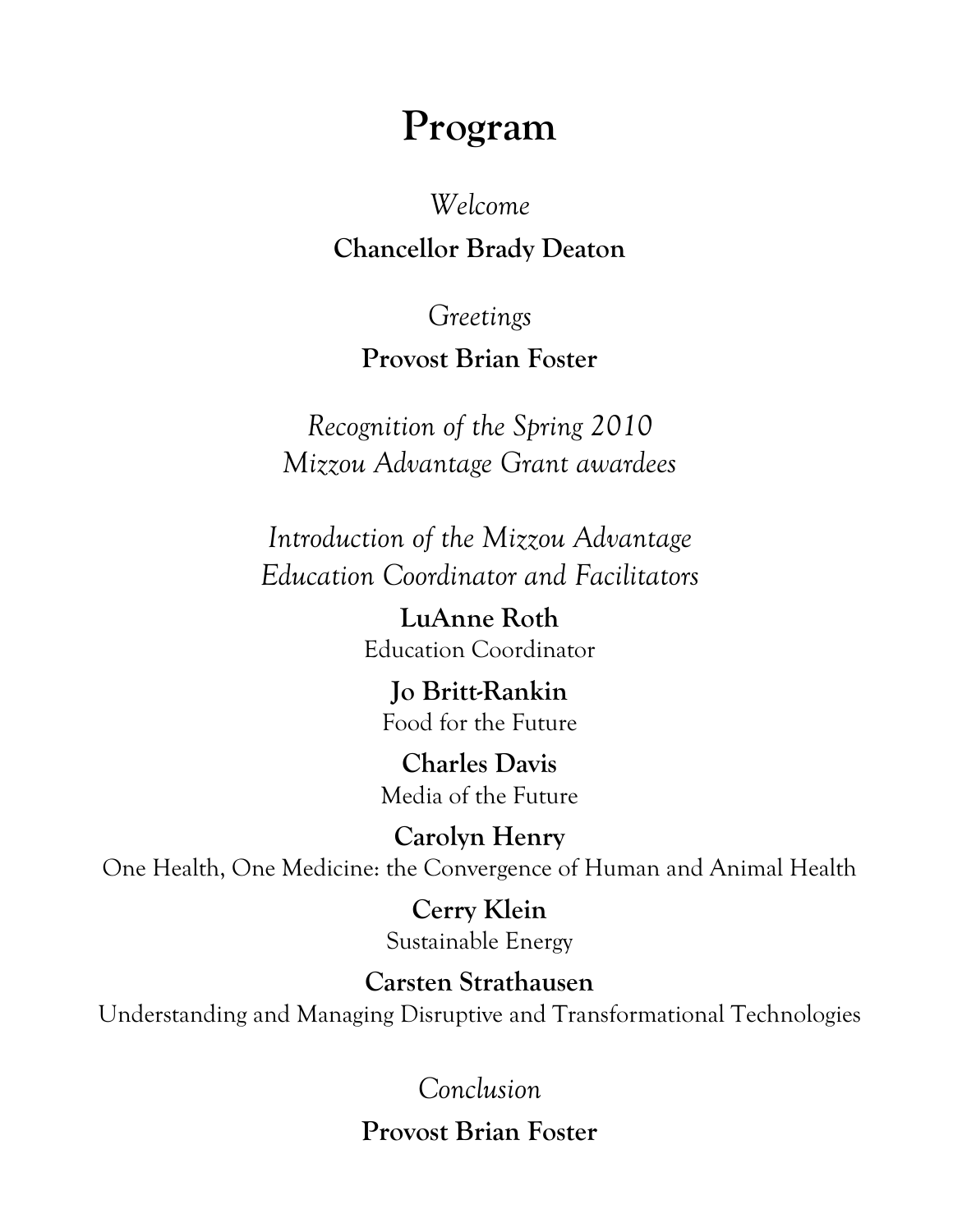# **Mizzou Advantage Proposals awarded Spring 2010**

In response to the initial call for proposals, Mizzou Advantage has awarded twenty‐six grants, with PIs and Co‐PIs representing Agribusiness, Agricultural Economics, Agroforestry, Animal Sciences, Art and Archaeology, Arts and Humanities, Biochemistry, Bioenergy Engineering, Biological Engineering, Biological Sciences, Biology, Biotechnology, Business, Chemistry, Civil and Environmental Engineering, Computer Sciences, Convergence Journalism, Dermatology, Economics, Education, Electrical and Computer Engineering, Energy Management, English, Forestry, Genetics, Geography, Health Policy, Informatics, Informational Science and Learning Technologies, Internal Medicine, Journalism, Journalism Library, Law, Library, Management, Marketing, Medical Pharmacology and Physiology, Molecular Microbiology and Immunology, MU Power Plant, Neurology, Nutrition and Exercise Physiology, Ophthalmology, Pathology, Philosophy, Physics, Plant Sciences, Psychological Sciences, Psychology, Public Affairs, Radiology, Science Journalism, Sociology, Statistics, Surgery and MMP, Surgical Oncology, Veterinary Medicine, Veterinary Neurology, and Veterinary Pathobiology.

## **A 21st Century Program in Cancer Research: Targeting Metastatic Cancer Cells to Improve Diagnosis and Therapy**

*One Health/One Medicine*

In this study, we will develop a flow cytometry system that uses photoacoustic generation and detection of melanoma cells in blood. Once we detect these cells, we will capture them downstream in the cytometer using two phase flow techniques. Once we have cultured these cells derived from the original metastatic cell, we will determine phenotypic characteristics and the presence of key molecular markers of epithelial‐mesenchymal transition, the key process that allows tumor cells to become metastatic. This study will result in greater understanding of metastatic disease and may provide the means for personalized cancer therapy.

**Steve Alexander** is Professor of Biological Sciences. He is a cell biologist studying the molecular basis of cancer chemotherapy. Recently, his lab has discovered new targets for cancer therapy using genetic and proteomic approaches. He was an NIH postdoctoral fellow at the Dana‐Farber Cancer Institute at the Harvard Medical School, a faculty member at The Scripps Research Institute, and the recipient of an American Cancer Society Faculty Research Award.

**Paul Dale** is a Professor of Clinical Surgery and Chief of the Surgical Oncology Division at Ellis Fischel Cancer Center. Dr. Dale also holds the academic honor of being the Margaret Proctor Mulligan Professor in Breast Cancer Research. He completed a fellowship in surgical oncology at the John Wayne Cancer Institute in California. Special interests include breast cancer surgery, colon cancer surgery, liver surgery, pancreatic cancer and surgery, skin cancer, stomach cancer, and surgical oncology.

**Mark Hannink** has a long‐standing interest in the molecular biology of cancer. He earned his PhD at UC‐San Diego, working with cancer‐causing viruses. As an American Cancer Society postdoctoral fellow with Howard Temin at the McArdle Laboratory for Cancer Research, University of Wisconsin, Dr. Hannink's research revealed how cancer‐causing genes are regulated. The current interests of his laboratory at the University of Missouri are the molecular pathways that regulate proliferation and survival of cancer cells.

**Scott Holan** earned a PhD in Statistics from Texas A&M University in 2004. His research interests include the development and application of time series methods, Bayesian methods, spatio‐temporal models, and signal extraction for interdisciplinary research. Dr. Holan has received several awards including an American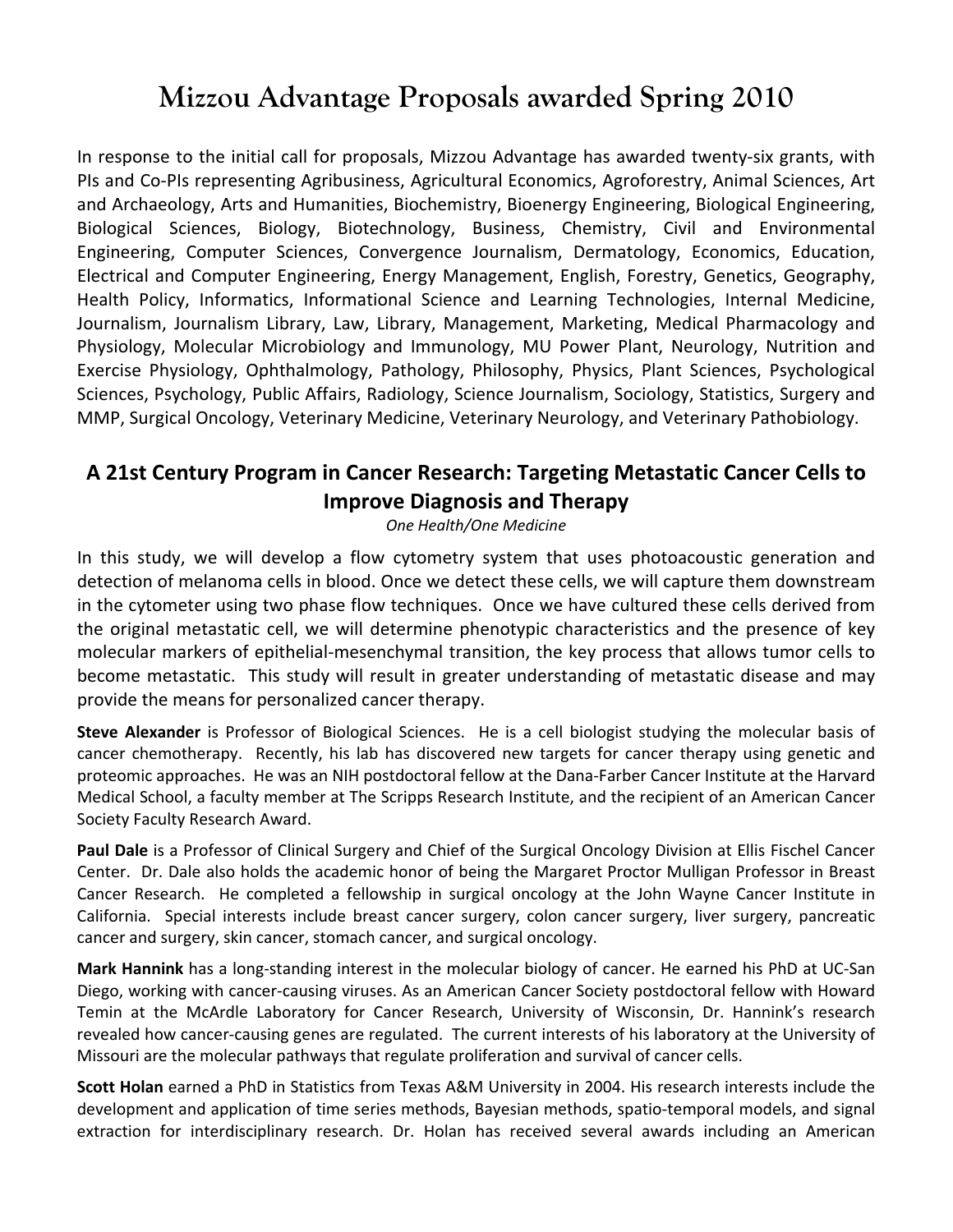Statistical Association/National Science Foundation/Bureau of Labor Statistics (ASA/NSF/BLS) Research Fellowship (2005), a National Institute of Statistical Science (NISS) New Researcher Fellowship (2006), and a NISS/NASS (USDA) Cross Sector Research Fellowship (2009).

**John A. Viator** is an assistant professor of biological engineering and dermatology, specializing in biomedical optics with an emphasis in photoacoustics. He obtained his Ph.D. in electrical engineering from Oregon Health & Science University. He invented the first photoacoustic flowmeter for detection of circulating cancer cells in human body fluids. His current research interests are in optical diagnosis applied to dermatology, oncology, and surgery.

#### **The Architecture of Collaboration: Defining Networks, Developing Methods**

*Disruptive/Transformational Technology, Food for the Future, Media of the Future, One Health/One Medicine, Sustainable Energy*

Mizzou Advantage aims to build networks of very high‐achieving individuals and organizations. But no network model of MU exists. We will develop tools for identifying existing networks at MU and between MU and other entities using the Bond Life Sciences Center and the Center for Arts and Humanities as example sub‐organizations. Existing databases and personal interviews will be used to characterize existing networks, and to associate network characteristics with desired outcomes. We will invite experts in organizational management, social networking, and science-of-team science communities to advise us on how to optimize campus networks to meet MU's goals.

**Kate Anderson**, MA, MLS, is Specialized Services Librarian at the Health Sciences and Veterinary Medical Libraries. She was recently appointed Mizzou Advantage Library Liaison, a position designed to coordinate MU Libraries' support of the interdisciplinary networks created by Mizzou Advantage. Anderson has a long‐ standing interest in scholarly communication issues, digital institutional repositories, and the assessment of publication metrics. She earned her graduate degrees from University of Wisconsin‐Madison and her undergraduate degree from Colorado College.

**Mary Barile** has been a grant writer at MU since 2001 and has a PhD in Theatre. Her research interests are in 19th century American theatre, early African-American theatre and Missouri history. She works with campus faculty and community arts organizations to acquire funding for projects ranging from research and travel, to theatre and literary events. She has published extensively on American frontier theatre and settlement history and is a state coordinator for outreach programs in history and environmental education.

**Roger Gafke** serves as director of program development for the Donald W. Reynolds Journalism Institute. He specializes in program evaluation, development and training. His work has also emphasized the use of the Internet and related digital technologies for training, education, journalism, and public relations. In recent years he has expanded the international programs and relationships for the School of Journalism. He joined the School's faculty in 1968 as a member of the broadcast news department.

**Jeni Hart** is an Associate Professor in the Department of Educational Leadership and Policy Analysis. She has two primary strands of inquiry: women faculty and campus climate issues. She was Co‐PI on a 3‐year NSF ADVANCE project intended to advance women faculty in Science, Technology, Engineering, and Mathematics. She is also Co‐PI of an NSF‐funded PRISM grant aimed at enhancing interdisciplinarity between and recruiting students to Mathematics in Life Sciences.

**Lindsay Leonhard**, Graduate Research Assistant for the Office of the Provost, is earning a Master of Arts in Information Science and Learning Technology with an emphasis in Library Science. Lindsay graduated Magna Cum Laude from Western Washington University, majoring in German and Music. She is President‐elect of the MU Progressive Librarians Guild and is a volunteer cataloger for The Center's Social Justice Library. Her professional interests include corporate research, database management, and public librarianship.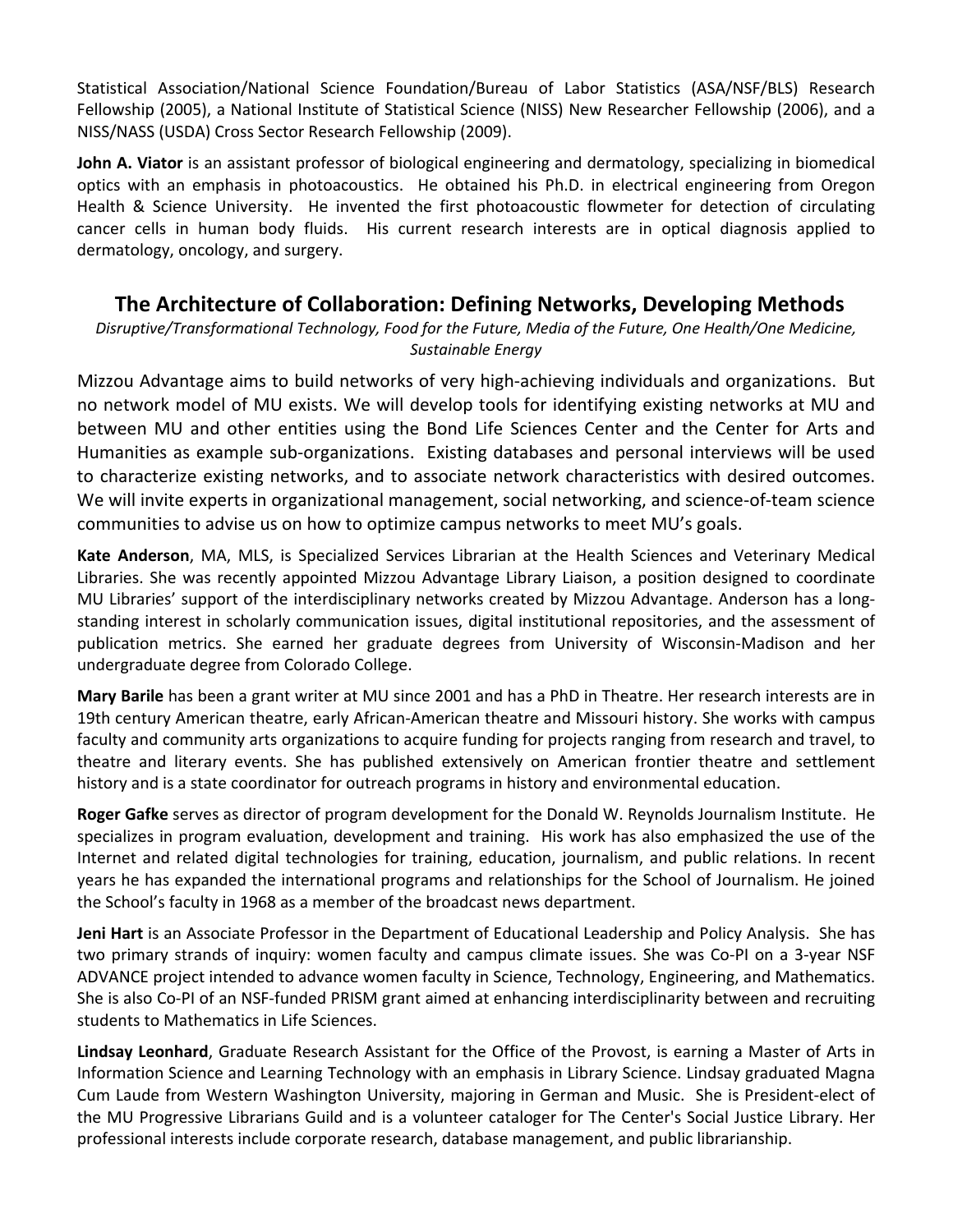**Tim Matisziw** is an Assistant Professor in the Department of Geography and in the Department of Civil & Environmental Engineering. His research is centered on geospatial analysis methodologies, GIS, network modeling, and facility siting in particular. He has developed and implemented geospatial analysis methods for a range of application areas including transportation systems, ecological conservation, public health, telecommunication and most recently in NSF supported research on mitigating threats to critical infrastructure.

**Jack Schultz** is Director of the Christopher S. Bond Life Sciences Center at the University of Missouri where he promotes and develops interdisciplinary research among 35 scientists whose interests range from plant breeding to electrical engineering. Schultz is Professor of Plant Sciences at MU and Distinguished Professor of Entomology Emeritus at the Pennsylvania State University. His research on plant‐insect interactions has been supported continuously by NSF for 32 years and produced over 250 publications.

**Yi Shang** is a Professor and Director of Graduate Studies in the Department of Computer Science at MU. He has worked extensively on wireless sensor networks, mobile computing, nonlinear optimization, and intelligence distributed computing. He has published over 130 refereed journal and conference papers and has been granted 6 US patents. Some of his works are widely cited. His research has been supported by NSF, NIH, DARPA, Microsoft, Raytheon, and University of Missouri Research Board.

**Chi‐Ren Shyu** is Director of University of Missouri Informatics Institute and holds the Shumaker Professorship. He is also affiliated with MU School of Nursing, MU College of Education, and Utah Biomedical Informatics Department. During his tenure at Mizzou, he received several awards including seven Departmental Teaching Awards, Engineering Faculty Teaching Excellence Award, Engineering Faculty Research Award, and NSF CAREER Award. He research interests are in the areas of biomedical informatics, personalized medicine, and data mining.

**Douglas Steinley** is an Associate Professor in Psychological Sciences at the University of Missouri. His primary research interests are multivariate statistics, with an emphasis in cluster analysis, mixture modeling, and social network analysis. His research has been supported by NIH, NSF, ONR, and JWAC, with current support being from an NIH Early Career Award.

**John Wedman** is Professor and Director of the School of Information Science & Learning Technologies at MU. Wedman's background includes work in business/industry, government, higher education, and K‐12 schools. He founded two small businesses dedicated to training design and evaluation, and performance improvement. Wedman is the lead developer of the Performance Pyramid framework and associated needs assessment tools, all of which can be found at http://NeedsAssessment.missouri.edu.

**Randall E. Westgren** is a Professor in the Department of Agricultural and Applied Economics. He joined the University in December 2008 as the Al and Mary Agnes McQuinn Chair in Entrepreneurial Leadership. Prior to his appointment at Missouri, he was Professor of Business Administration and Professor of Agribusiness Management at the University of Illinois. Dr. Westgren's research and outreach focus on firm and inter‐firm strategies in the agri-food sector, including the development of supply chains for biotechnology products, high-value intrinsic attributes, and other consumer-driven entrepreneurial opportunities.

# **Bioenergy Plantations: an Integral Part in the Sustainability of the Biomass Supply Chain**

*Sustainable Energy*

With the commitment of the University of Missouri to reduce their consumption of fossil fuels for energy production by 25%, a new chapter in bio-energy production is about to be written. Mizzou's dedication places our university in an elite company of institutions of higher learning that are forging the way to reduce energy dependence and find renewable and sustainable methods for addressing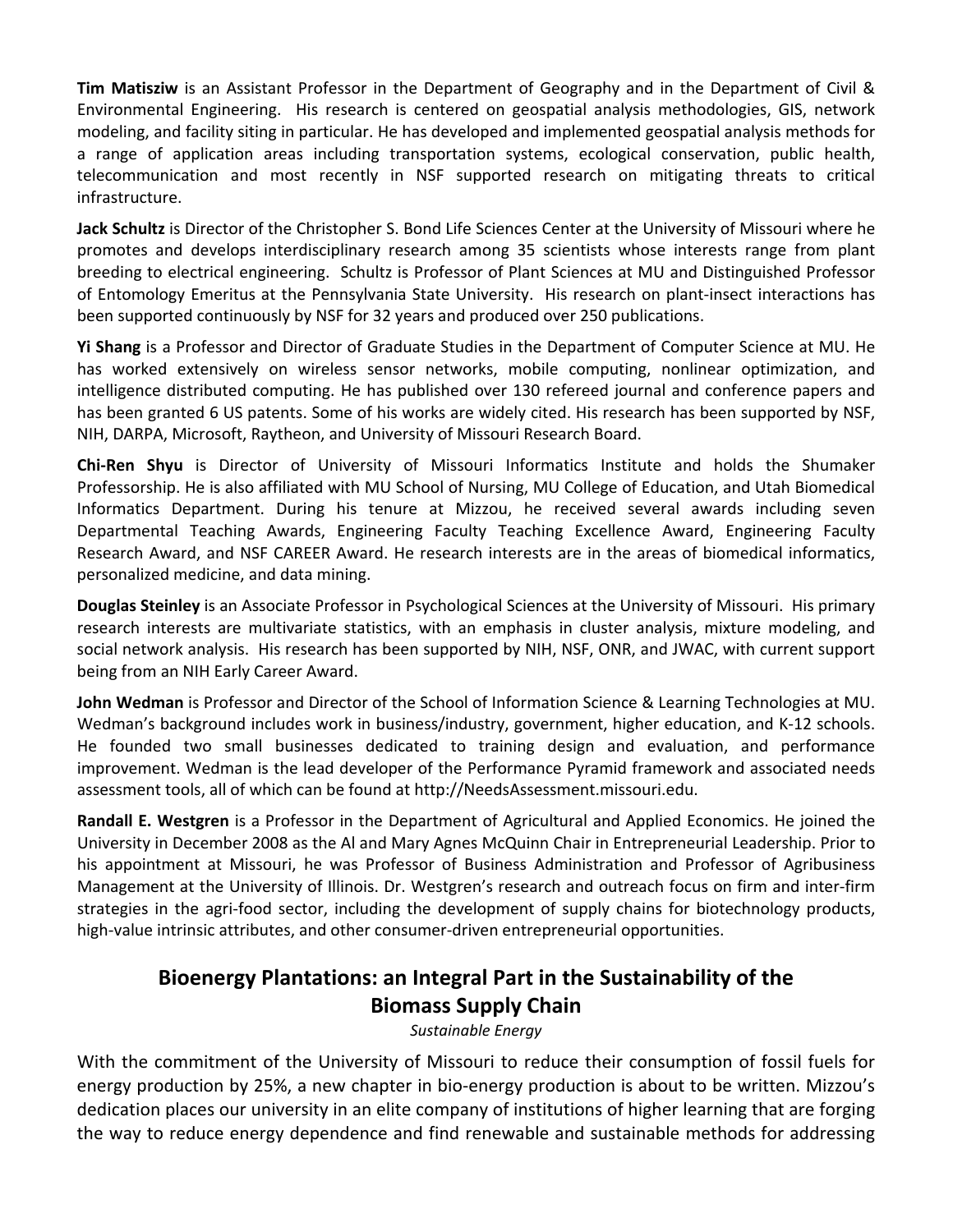energy needs. This project will lay the groundwork for how to establish, maintain, and understand the economic feasibility of bio-energy plantations that will provide woody biomass for Mizzou's new boiler scheduled to go on‐line in 2012.

**Francisco Aguilar** is an Assistant Professor in the Department of Forestry. His research in the area of renewable energy includes the analysis of the economic feasibility of harvesting woody feedstock materials, private landowners' willingness to supply biomass, investors' preferences for renewable energies, and public policies affecting the use of wood‐based energy. Aguilar is a former British Council Scholar, and received awards from the Earth Island Institute, World Resources Institute, and Resources for the Future.

**John Dwyer** is Associate Professor in the Department of Forestry. His research in the bio-energy field has involved evaluating fast-grown tree species for biomass production and flood tolerance. Recent research efforts to evaluate the economics of harvesting small diameter, low‐value trees for biomass production has led to his current research into the sustainability of woody biomass extraction and its long‐term impacts on Missouri's forests.

**Gene Garrett** was formerly Professor of Forest Silviculture and Director of the Center for Agroforestry. Over the last 34 years, Dr. Garrett brought in more than 25 million dollars in support of his program, published more than 200 scientific publications including 11 book chapters and two edited books. He received a US patent on foliar fertilizer to stimulate mycorrhizal development. Research emphasis has been in the area of biomass for energy including alley cropping agroforestry technology to create energy plantations.

**Shibu Jose** has nearly 18 years of experience in conducting teaching and research on the ecology of agroforestry systems and natural and planted forests in the U.S. and overseas. He holds the H.E. Garrett Endowed Professorship in the School of Natural Resources and is the Director of the MU Center for Agroforestry. He serves as Editor-In-Chief of Agroforestry Systems and Associate Editor of Journal of Forestry. He has published over 100 articles and six edited books.

**H.E. 'Hank' Stelzer** holds graduate degrees in forest genetics (M.S., University of Missouri, 1978; Ph.D., Purdue University, 1986). After 15 years in the private forest products sector, Stelzer returned to Mizzou to serve as MU State Forestry Extension Specialist. Dr. Stelzer developed an online spatial analysis tool that allows individuals to determine the amount of woody biomass potentially available from forest thinnings based upon location of the energy plant and actual drive time to the facility.

# **Biomass Supplies in the US Midwest: an Integrated Geospatial Assessment of Environmental and Economic Impacts**

*Disruptive/Transformational Technology, Sustainable Energy*

Bioenergy is of increasing interest in agriculture as biomass becomes the largest source of renewable energy in the United States. Predictions of biomass supplies, however, are mostly derived from crop production statistical records at county or state levels. The lack of spatially explicit information limits our understanding of the current and future bioenergy supplies in major US agricultural regions. This research involved faculty in Sustainable Energy and Transformational Technologies to develop a framework for integrating geospatial data and methods with economic and environmental analysis approaches to explore the interaction between bioenergy policy and regional land use change in the Midwest.

**Cuizhen (Susan) Wang** is an assistant professor in Dept. of Geography. She received her Ph.D degree at Michigan State University in 2004. Her research areas are bio‐environmental remote sensing, GIS and spatial analysis. Particular interests are innovative modeling and applications in biophysical remote sensing, vegetation mapping and environmental stress monitoring. Dr. Wang's past research experiences in bio‐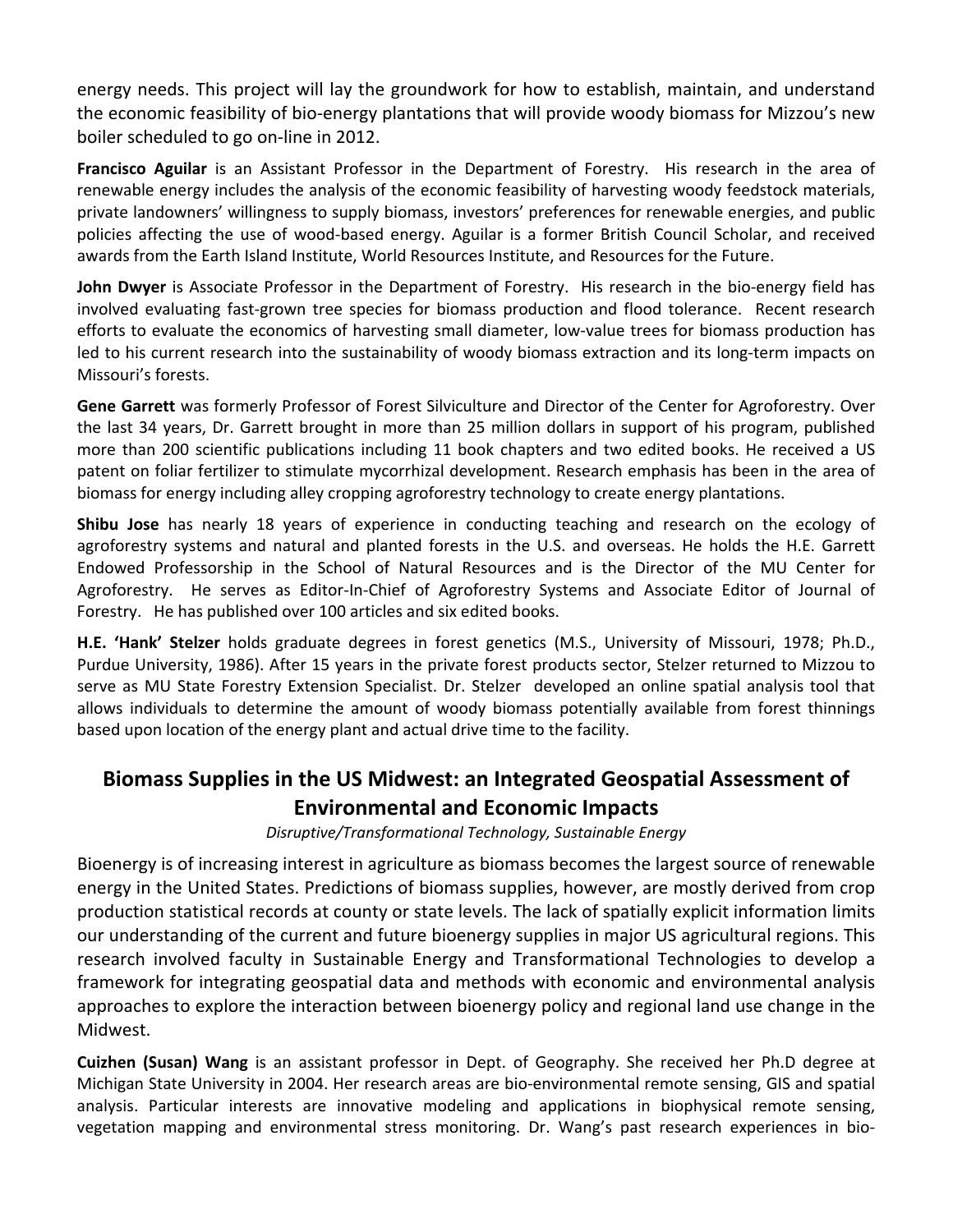environment mapping with geospatial techniques are closely related to Mizzou Advantage's focus areas of Sustainable Energy and Transformational Techniques.

#### **Cancer Drug Development Center Automated Radiopharmaceutical Technology** *One Health/One Medicine*

This proposal will provide funding to acquire infrastructure to create a state of the art Cancer Drug Development Center (CDDC) which takes advantage of unique strengths at the University of Missouri and the affiliated Harry S. Truman Veterans' Administration Hospital to discover, evaluate, and commercialize new diagnostic imaging and therapeutic agents to directly benefit patients with cancer. Specifically, Mizzou Advantage and internal matching funding will enable the acquisition of automated radiochemistry equipment for developing new clinical diagnostic positron emission tomography (PET) imaging agents for the detection of cancer in a Phase 1 clinical trial environment.

**Timothy Hoffman,** PhD is a Professor of Internal Medicine, Chemistry, and Nuclear Science & Engineering at MU and a VA Research Career Scientist as well as being the Director of the VA Biomolecular Imaging Center (BIC) at the Harry S Truman Memorial VA Hospital. Dr. Hoffman received doctoral training in radiopharmaceutical chemistry and has spent the past 3 decades collaborating with MU Radiopharmaceutical Sciences Institute faculty performing translational radiopharmaceutical research and molecular imaging related to oncology.

## **Clinical Interaction Between Stress, Diet, Genetics, And Inflammation in the Etiology of Autism**

#### *One Health/One Medicine*

Genetics is important to autism, but other factors are also important. Dr. Beversdorf demonstrated prenatal stressors as a risk factor for autism, and subsequently showed in an animal model that prenatal stressors and maternal genetics interact in affecting offspring social behavior, and (with Dr. Will) maternal diets rich in omega-6 also resulted in decreased offspring social interaction. Therefore, to better understand the clinical impact of these factors in autism, we will examine prenatal stress and diet, genetic stress markers, fatty acid profile (with Dr Fritsche), and immunological markers in families of children with autism and families of children without autism.

**David Beversdorf** graduated from Indiana University and completed Neurology residency at Dartmouth. After his fellowship in Behavioral Neurology at University of Florida, he joined the Ohio State University faculty. He has published on memory disorders, autism, cognitive neuroscience, fMRI, neurpsychopharmacology and drug addiction. He joined the University of Missouri (Radiology, Neurology, Psychology and the Thompson Center) to focus on autism, with particular interest in pharmacofMRI as a potential treatment marker, and gene/stress interactions in autism.

**Kevin Fritsche** received his doctoral degree from the University of Illinois‐Urbana in the field of nutritional biochemistry. He has worked in the area of omega‐3 fatty acids for over 20 years with a particular emphasis in investigating how they modulate inflammatory responses and the immune system. He is a recognized leader in this field and has recently published several important reviews regarding the health effects of fatty acids.

**Matthew Will** received his doctoral degree from the University of Colorado in the field of Behavioral Neuroscience, followed by an NIH sponsored postdoctoral fellowship at the University of Wisconsin, Madison. His research has included examining the rewarding nature of both drugs of abuse and food, as well as the role of diet and stress on behaviors related to autism.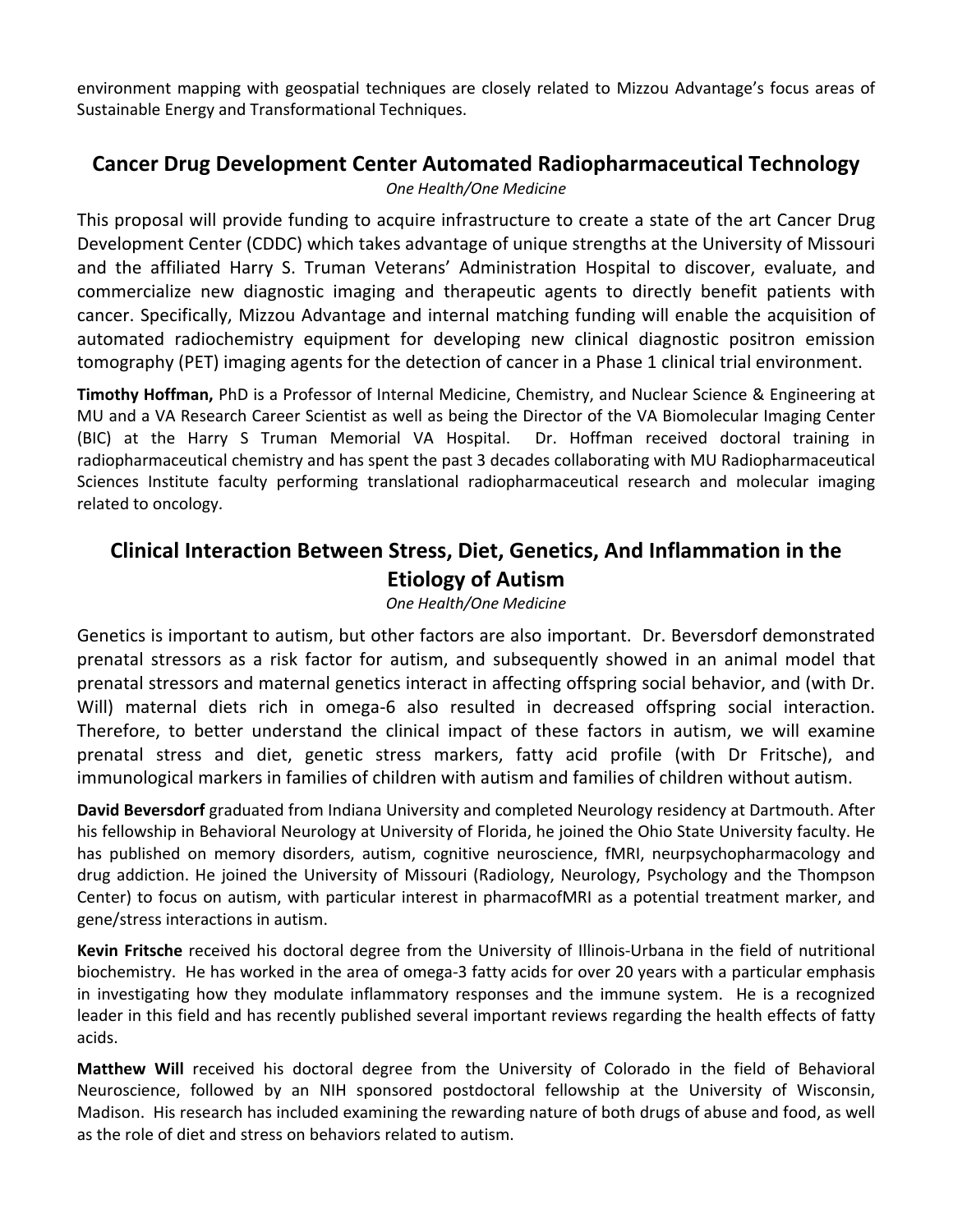#### **Communication Markets**

#### *Disruptive/Transformational Technology*

Communication Markets is a new area of study encompassing three levels of analysis of how communication processes develop, operate and are disrupted in markets. The first level examines how individuals' participation in communication markets is changing as a function of the digital revolution. The second level examines processes at the organizational level, that is, how news, marketing, and strategic communication businesses are struggling to remain viable as individuals rapidly change how they communicate. The third level concerns the economics of communication and includes such topics as pricing electronic content, media bias and persuasion; externalities of communication markets; geographic differentiation of communication markets; and communication markets and public policy.

**Murali K. Mantrala** is the Sam. M. Walton Distinguished Professor of Marketing at MU. He holds a PhD in Marketing from Northwestern University, and MBAs from the Indian Institute of Management Calcutta, and University of Minnesota. His current research focuses on media firms' marketing mix management, pricing, and sales force design. He serves on the editorial boards of Marketing Science, Journal of Marketing, Journal of Retailing, and the Journal of Personal Selling and Sales Management.

**Esther Thorson** is the Journalism Associate Dean for Graduate Studies and Reynolds Journalism Institute Director of Research. A recent bibliographic study showed she is one of the most published researchers in advertising. Her research also includes econometric modeling of newspaper revenues, health communication, and the structures of news. In 2010 her 39th and 40th doctoral advisees will complete their degrees.

# **Corporate Governance: The Role of the Board of Directors in Understanding and Managing Disruptive and Transformational Technologies**

*Disruptive/Transformational Technology*

Recent events, from the Enron failure to the subprime crisis, increased attention to improving the board's ability to manage risks, particularly those of a disruptive or transformational nature. Research is needed to improve our understanding of the role of the board in managing risks and innovative means of increasing the effectiveness of boards. We are organizing an international conference to bring together an unusually wide variety of complementary perspectives including economics, law, accounting, finance, marketing and management. The conference should help make Mizzou a recognized expert in the role of the board in understanding and managing disruptive and transformational technologies.

**Elaine Mauldin**, Ph.D., CPA (inactive), is an Associate Professor of Accounting, and the BKD Professor, in the Trulaske College of Business. She received her Ph.D. in 1997 at the University of Nebraska‐Lincoln. Elaine has published articles in The Accounting Review, Accounting Organizations and Society, Journal of Information Systems, International Journal of Accounting Information Systems, and other academic journals. Her primary research interests are corporate governance and control in organizations. Link to more information: http://business.missouri.edu/87/252.aspx.

**Karen Schnatterly**, Ph.D., is an Assistant Professor of Management in the Trulaske College of Business. She received her Ph.D. in 2000 from the University of Michigan. Karen has published articles in the Strategic Management Journal, the Academy of Management Journal, the Journal of Management Studies, the Journal of High Technology Management Research, and other academic journals. Her primary research interests are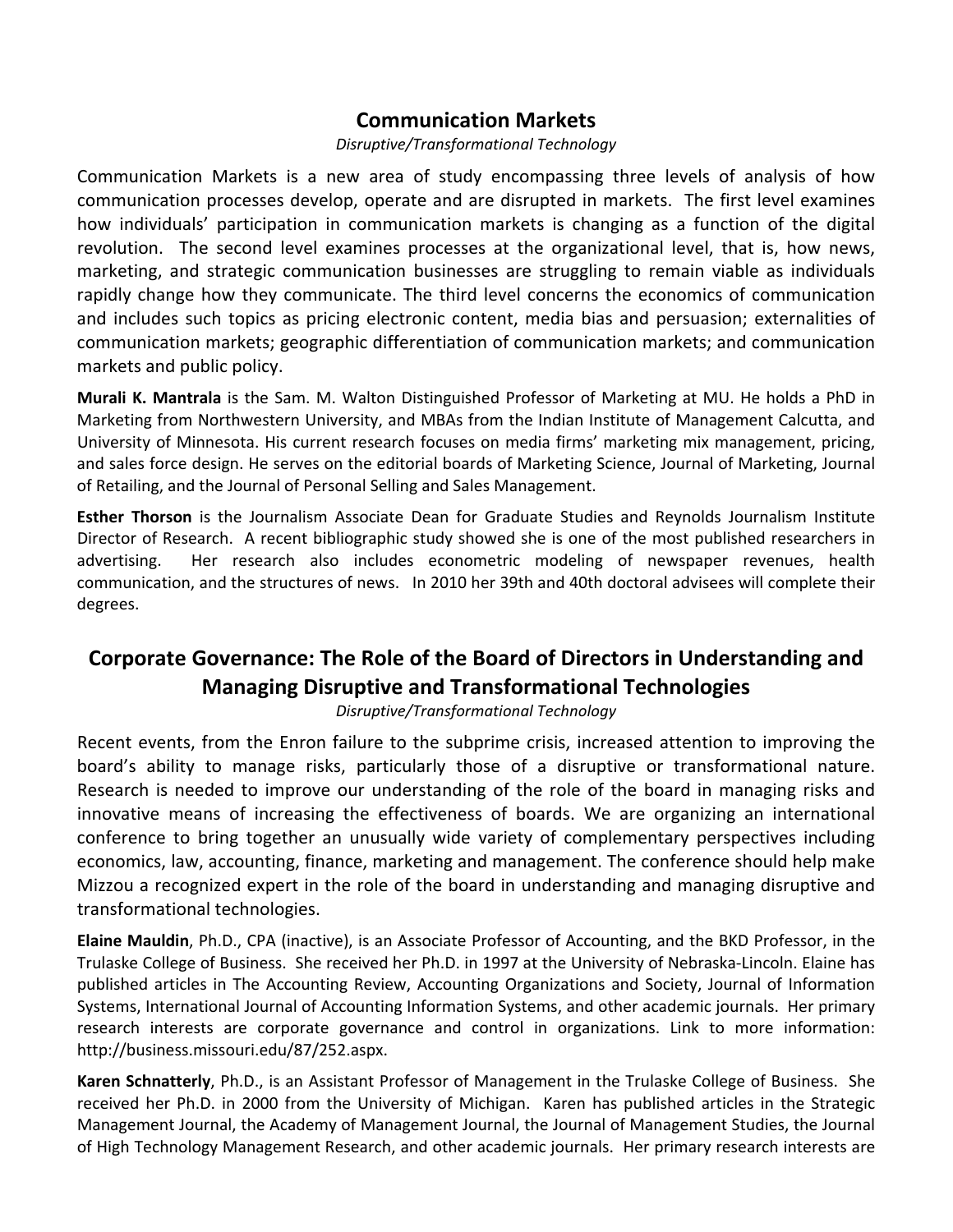corporate governance and fraud in organizations. More information can be found at: http://business.missouri.edu/1409/3608.aspx.

#### **The Dark Archives Project**

*Disruptive/Transformational Technology*

Newspaper archives provide a snapshot of a community's culture frozen in time. Over the past three years, 156 newspapers have either closed or stopped publishing their print edition. Many archives have no physical home. We risk losing a vast slice of American history forever. Creating a "dark archive" for orphaned newspaper content would insure that the historical record of communities, formerly served by print newspapers, would be committed to long‐term access in digital format. We will convene a conference of scholars and digitization experts to discuss the feasibility and logistics of creating and managing a "dark archive" of orphaned newspapers.

**Denice Adkins** is an Associate Professor in the School of Information Science & Learning Technologies and former Fulbright Scholar to Honduras. She earned her Master's Degree in Library Science and Ph.D. from the University of Arizona. Her research interests are in public libraries and the information‐seeking needs of Latinos.

**Kate Anderson**, MA, MLS, is Specialized Services Librarian at the Health Sciences and Veterinary Medical Libraries. She was recently appointed Mizzou Advantage Library Liaison, a position designed to coordinate MU Libraries' support of the interdisciplinary networks created by Mizzou Advantage. Anderson has a long‐ standing interest in scholarly communication issues, digital institutional repositories, and the assessment of publication metrics. She earned her graduate degrees from University of Wisconsin‐Madison and her undergraduate degree from Colorado College.

**Brian Brooks** is associate dean for undergraduate studies at the Missouri School of Journalism, where he earned bachelor's and master's degrees. Upon graduation, he served in the U.S. Army in Germany and Vietnam, where he earned the Bronze Star. He joined the Missouri faculty in 1974 after working for the Memphis (Tenn.) Press‐Scimitar. Brooks has been the editor of two daily newspapers, the Columbia Missourian and Stars and Stripes. He is the co-author of four major textbooks.

**John Budd** is a Professor with the School of Information Science and Learning Technologies. He has published several books and numerous journal articles. Among his areas of interest are the administration of higher education, scholarly communication, and academic libraries. Some of his work has addressed economic issues related to those fields. His teaching areas mirror his research; he teaches courses on the academic library, financing of higher education and academic library, and managing collections and access to information.

**Dorothy Carner**, MA, MLIS, is Head of the Journalism Libraries and Adjunct Professor at the Missouri School of Journalism. A member of the MU Libraries Committee for Digital Initiatives and Co-PI on LSTA Grant Award for digitization of 1904 Louisiana Exposition Material, she partnered with the State Historical Society of Missouri on two NDNP grant awards to digitize historical Missouri newspapers, a joint initiative of the Library of Congress and National Endowment for the Humanities.

**Stephanie Craft**'s research focusing on press practices and performance and journalism ethics has appeared in a number of journals, including Journalism & Mass Communication Quarterly, Journal of Mass Media Ethics, Communication Law & Policy, and the International Journal of Public Opinion Research. She also completed chapters for the Handbook of Media Ethics and Journalism Ethics: A Philosophical Approach. Craft is an Associate Professor of Journalism. Before earning a doctorate, Craft worked as a newspaper journalist.

**Charles N. Davis** serves as Executive Director of the National Freedom of Information Coalition at the School of Journalism and is an associate professor in the News‐Editorial Department. A veteran journalist, Davis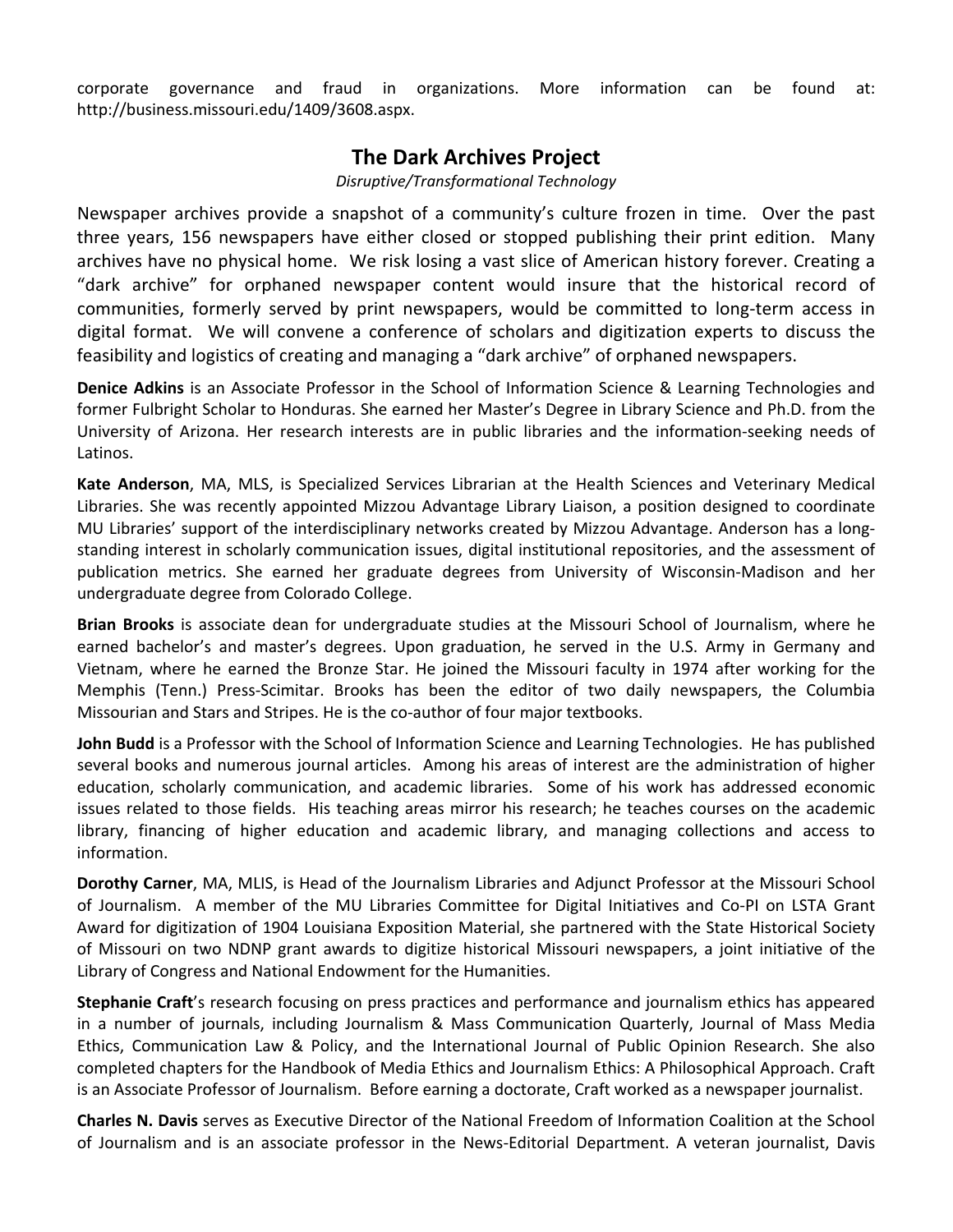conducts scholarly research on access to governmental information and media law issues. Teaching awards include: 2008 Scripps Howard Foundation National Journalism Teacher of the Year Award, 2001 Provost's Award for Junior Faculty Teaching, and the 2008 University of Missouri Alumni Association's Faculty/Alumni Award.

**Debra Mason**, PhD, is an award‐winning journalist with more than 25 years of experience creating tools and training to improve the coverage of faith and values news. She directs the interdisciplinary Center on Religion & the Professions and Religion Newswriters Association. In addition to being an online media entrepreneur, she has edited or authored numerous publications and resources, including Readings on Religion as News, Religion Reporting: A Guide to Journalist's Best Beat, and ReligionLInk.org.

**Earnest L. Perry** is associate professor and chair of Journalism Studies. He teaches Cross Cultural Journalism and undergraduate and graduate media history. Dr. Perry has conducted research on the African‐American press, the media's role in serving underrepresented groups and the lack of ethnic minority journalists in the mainstream media. He is president of the American Journalism Historians Association and vice chair of the Association for Education in Journalism and Mass Communication Standing Committee on Research.

**Richard C. Reuben** is the James Lewis Parks Professor of Law and co‐director of the Center for the Study of Conflict, Law & the Media. A Senior Fellow at the Law School's Center for the Study of Dispute Resolution, Professor Reuben is the co-author of one of the country's leading ADR law school casebooks, Dispute Resolution & Lawyers (4th ed. 2009). Reuben is one of the nation's leading authorities on confidentiality in ADR processes.

**Lilliard Richardson** is a Professor and Associate Director for Policy Research in the Truman School of Public Affairs. Richardson received his PhD in Government from the University of Texas. He has published over thirty‐five academic articles on the policy process and health policy, including in the American Journal of Public Health and Journal of Policy Analysis and Management. He has directed policy reports and presented research to public officials and academics in America, Europe and Asia.

## **Developing and Validating Emission Models for Commercial Swine Finishing Barns**

*Food for the Future, One Health/One Medicine*

Many large animal feeding operations (AFOs) are facing more stringent regulations. The goal is to leverage the existing National Air Emission Monitoring Study (NAEMS) data and human infrastructure to calibrate/develop process‐based models, and provide in‐depth data interpretation, based on the largest ever agricultural aerial pollutant emission data base. This research will be important and meaningful because results are expected to be distributed before the completion of regulatory work of emission inventory and possibly permitting aerial pollutant emissions, of many livestock and poultry facilities, for positive impacts.

**Albert Heber** has 24 years experience in livestock facility research, education, and consulting with emphasis on air quality. He directs Purdue's Agricultural Air Quality Laboratory, and the National Air Emissions Monitoring Study. He developed a mobile air quality lab in 1994 to monitor gas emissions, and to establish science‐based air emission factors for livestock. Dr. Heber has led several large‐scale, comprehensive emission measurement campaigns with 11 other universities and dairy, swine and poultry producers.

**Teng Lim** graduated from Purdue University, and is a licensed professional engineer. He has been focusing on the assessment and mitigation of dust, odor and gas emissions of agricultural facilities. Dr. Lim has also developed a web‐based, interactive odor‐setback distance guideline. He is a faculty of the Agriculture System Management, and Commercial Agriculture Program. Dr. Lim's current research involves application and improvement of bio-filtration and anaerobic digester.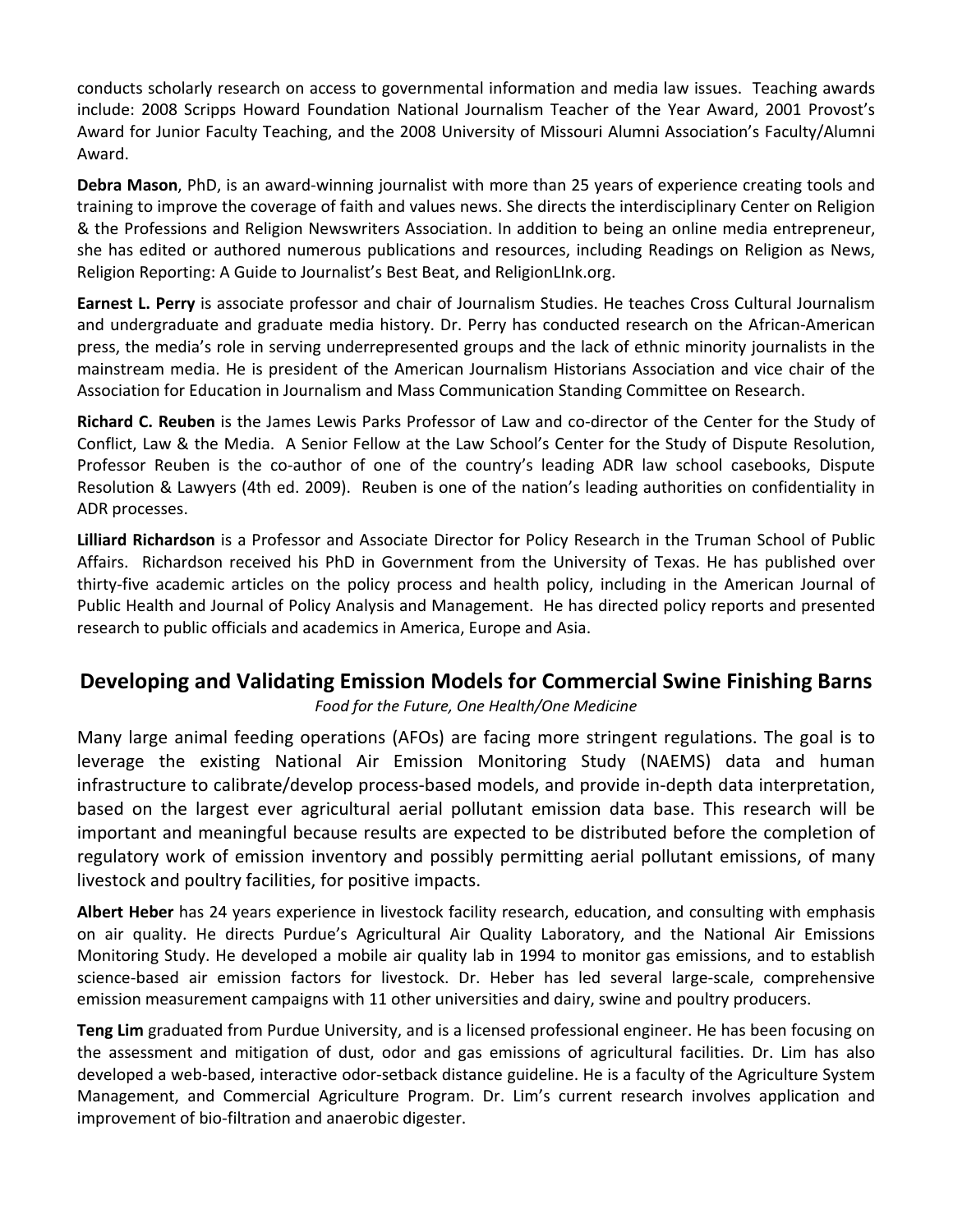**Jiqin Ni**'s research interest is in knowledge, methodology, and technology in environmental protection, including data processing, analysis and interpretation; pollution assessment and mathematical modeling; design of laboratory and field experiment systems; development of data acquisition and control software quality assurance project plans, and standard operating procedures. Dr. Ni has conducted measurement of beseline gases, dust, and odor at animal agriculture using advanced setup and instruments; and laboratory and field tests of air pollution control technologies.

## **Early Breast Cancer Detection Using Novel Optical Imaging Techniques**

*One Health/One Medicine*

Breast cancer is the most common type of cancer among women in the United States. Development of reliable technologies for early and accurate detection of breast cancer is most significant since the earlier that a breast cancer is diagnosed the more likely the disease is curable with therapies. The goal of this proposal is to develop a new biomedical optical imaging system, frequency domain heterodyne based fluorescence mediated tomography for early imaging of primary and secondary human breast cancer with high sensitivity and specificity. The technology can be used in cancer diagnosis as well as development of tumor targeting pharmaceuticals.

**Ping Yu** is associate professor from the Department of Physics and Astronomy. He is a physicist whose research combines laser physics and biomedical optical imaging. His research contributions include the pioneering work on ZnO room temperature lasing, contribution to understanding semiconductor quantum dots, and innovation in holographic optical coherence imaging and fluorescence mediated tomographic imaging. The biomedical imaging techniques that he is working with have shown great potential for pre‐ clinical and clinical imaging applications.

## **Food and Society Speaker Series**

*Food for the Future*

The "Food and Society Speaker Series" will offer a sequence of educational and networking events at the Museum of Art and Archeology during the Fall 2010 semester. Bringing distinguished scholars to campus, while also highlighting local research expertise, the series seeks to explore current research on the complex relationships among food, culture, and society, as well as to develop an association of scholars examining these dimensions of food. This speaker series is the first of its kind at MU, opening the door for cross‐disciplinary collaborations on some of the crucial issues facing the future of food in our society.

**LuAnne Roth** has been in MU's English Department since 2001, where her research and teaching have primarily focused on American folklore (especially foodways) and film studies (especially "food films" and horror). Before her recent appointment as Education Coordinator for Mizzou Advantage, she also served as editor for the Center for eResearch and the Journal of American Folklore. Roth's current research project interrogates media representations of the Thanksgiving meal in terms of ethnicity, gender, and power.

## **Food, Fuel and Society**

*Food for the Future, Media of the Future, Sustainable Energy*

"Food, Fuel and Society," presented by KBIA 91.3 FM and the Reynolds Journalism Institute, will be an interactive forum presented by MU faculty from a range of disciplines, including agriculture, natural resources, science, sociology, immigration studies, international programs and journalism. Faculty will work together to bring key organizations, journalists and citizens from across the region,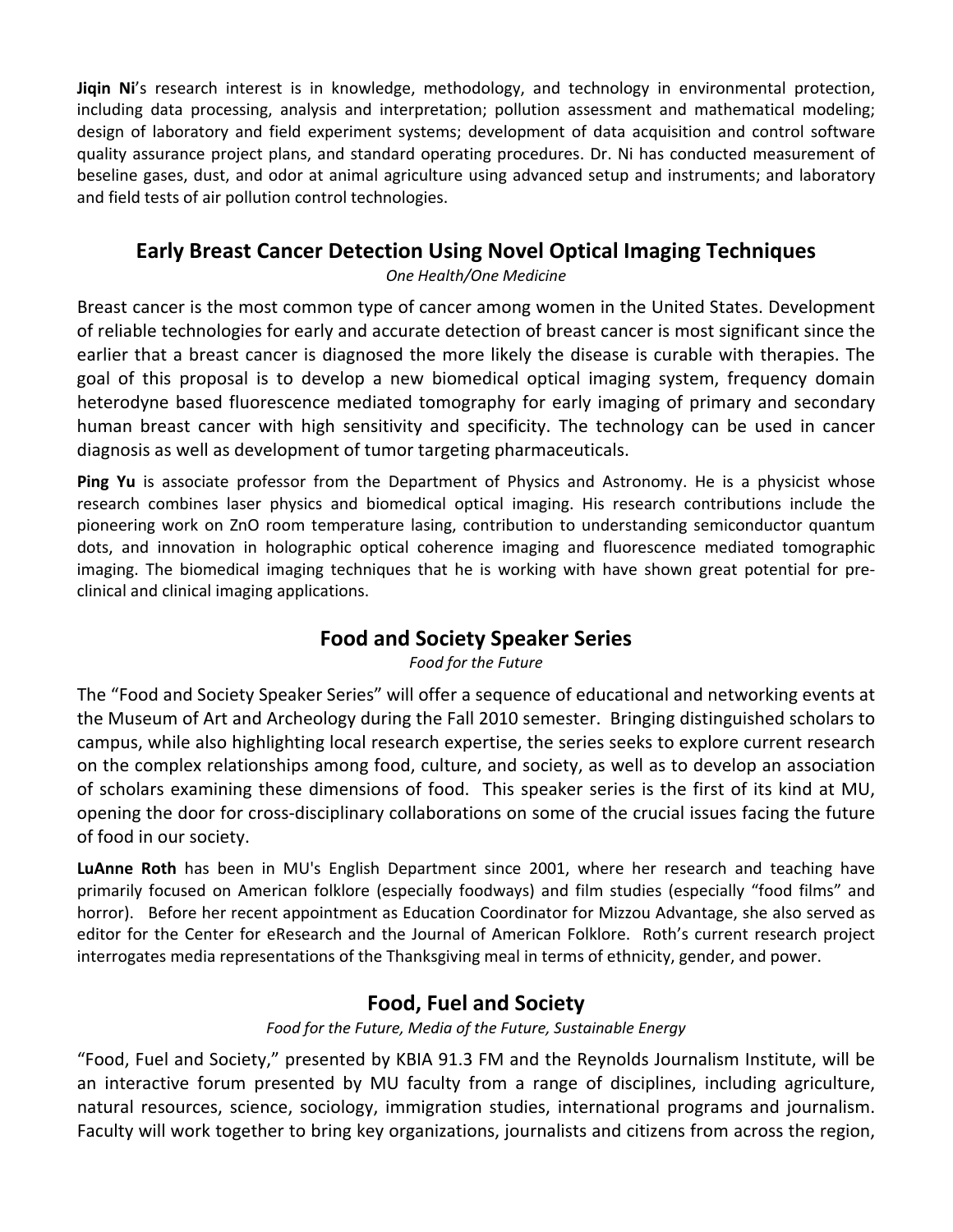to participate in a day of discussion and exchange. The result will be an ongoing community of innovators, scholars, advocates, citizens and journalists promoting education and understanding around the issues of food and fuel in our society.

**Janet Saidi** is an assistant professor of radio‐television journalism and news director at KBIA, one of the most successful NPR affiliates in the country. She came to KBIA in 2006 from California, where she was the associate producer for the four‐hour series "Remaking American Medicine," broadcast nationally on PBS in October 2006. Saidi also co‐produced a nightly culture magazine on San Diego's NPR‐affiliate station. She has written for the Christian Science Monitor and the Los Angeles Times. Saidi earned a master's degree in literature from University College, London.

# **Metagenomics Use at a Former Coal Mining Environment to Bio‐prospect for Enzymes with Applications to Sustainable Energy**

#### *Sustainable Energy*

"Red Lake", just north of Columbia at the Rocky Fork Lakes Conservation Area, represents an "extreme" environment. Located on former coal mining area, it possesses an acidic pH and high levels of iron and sulfate. Fresh and weathered biomass, (leached from remnant coal seams), enter into the lake, providing a natural enrichment for lignin and other biomass degrading microorganisms. Thus, "Red Lake" provides a unique opportunity for us to further develop metagenomic expertise directed towards identifying novel enzymes, specifically for biomass breakdown. Anticipated results include recovery of extremophilic biofuel enzymes and an enhanced network of research collaborators across Missouri.

**Melanie Mormile** is an Associate Professor in the Department of Biological Sciences at Missouri S&T. She is an environmental microbiologist with expertise in extremophilic microorganisms, anaerobic microbiology, and biodegradation. At S&T, she teaches Microbiology, Environmental Microbiology, Bioremediation, and Astrobiology. She has received S&T's Faculty Excellence Awards five times and was named S&T's Woman of the Year in 2008. She is currently on sabbatical leave and enjoying doing research in Dr. Gary Stacey's laboratory.

**Gary Stacey** is a Professor of Plant Sciences at the University of Missouri whose research focuses on plant‐ microbe interactions. He was awarded the 2007 Distinguished Research Award in the College of Agriculture, Food and Natural Resources. In 2008, he was elected a Fellow of the American Association for the Advancement of Science (AAAS). In 2010, he was elected a Fellow of both the American Academy of Microbiology and the American Society for Plant Biology.

#### **Mizzou Advantage in Reproduction Biology**

*Food for the Future, One Health/One Medicine*

Reproductive biology is a critical Animal Science discipline in part due to the pressing global need for a safe, plentiful, reliable, and affordable food supply. In our minds, we clearly have strength in Animal Reproductive Biology at Mizzou. We now have an opportunity (Mizzou Advantage) to morph our reproductive biology program into a larger program. This larger program will ensure the long‐ term health of reproductive biology on the MU campus. The inaugural event for the Mizzou Advantage in Reproductive Biology will be a two‐day science‐based conference that brings premier reproductive biologists (Nobel Laureates and National Academy of Sciences members) to MU in the fall of 2010.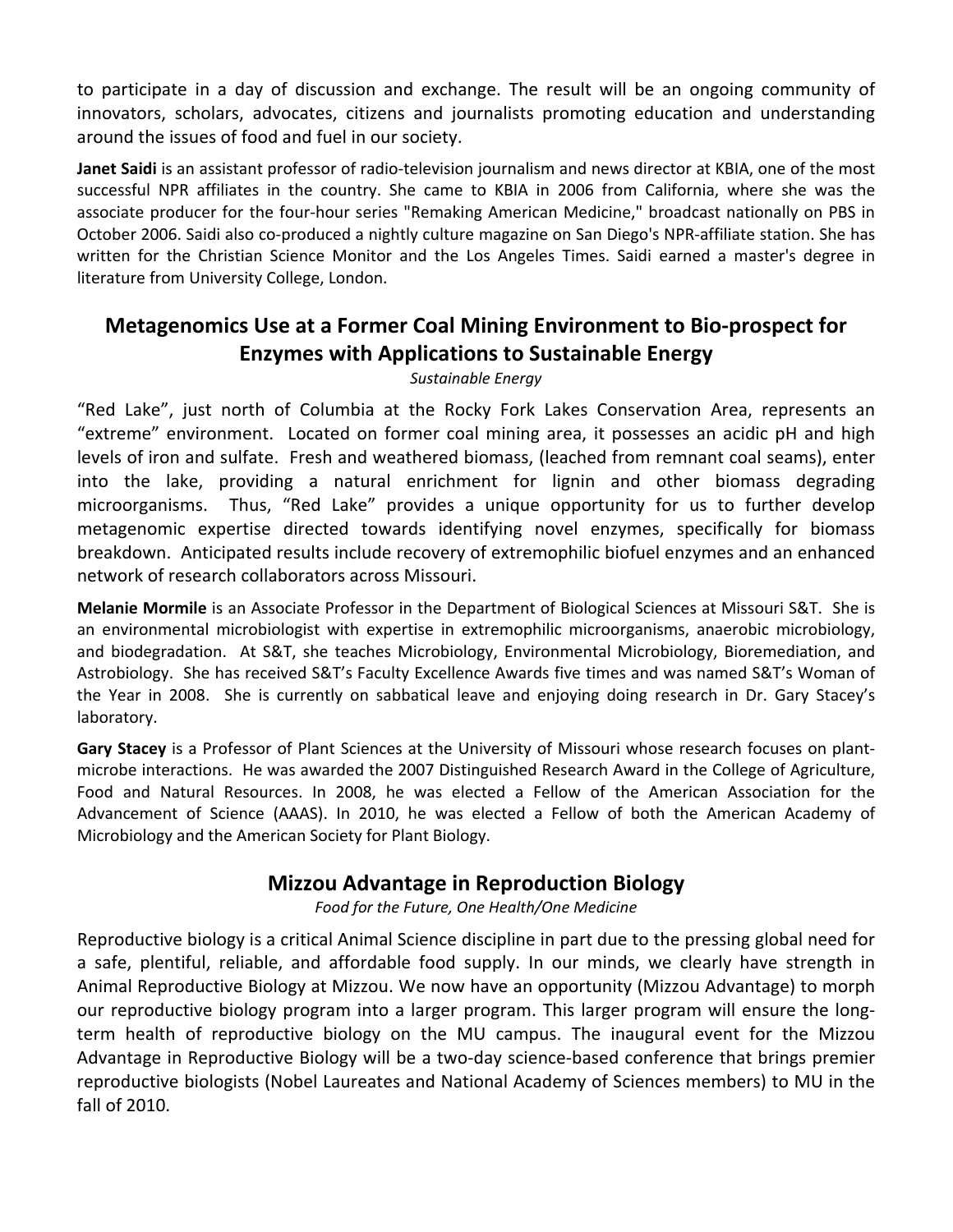**Matthew C. Lucy**, Professor, is the leader of the Food for the 21st Century Reproductive Biology Cluster. He has a BS from Cornell University, an MS from Kansas State University, and PhD from the University of Florida. Dr. Lucy's research focuses on the interaction of nutrition with reproduction in farm animals.

**Randall S. Prather**, Curators' Professor, serves as Associate Leader of the Food for the 21st Century Reproductive Biology Cluster, and Co‐Director of the National Institutes of Health funded National Swine Research and Resource Center. He has a BS and MS from Kansas State University, and PhD and Postdoc from the University of Wisconsin‐Madison. For the past 28 years, Dr. Prather's research has focused on the early mammalian embryo.

# **Modeling Childhood/Adolescent Obesity in a Pig**

*One Health/One Medicine*

A Presidential Memorandum established a Task Force on Childhood Obesity on February 9, 2010. Strategies to address the best scientific evidence information are mandated. However, insufficient scientific information is available. It is unethical to collect such information from children. Our project addresses this science deficiency with uniquenesses at Mizzou. The proposal will employ a special type of pig, which has "thrifty" genes to store fat in large amounts when food is abundant. Pigs will be overfed and the development of obesity, cardiovascular disease and type 2 diabetes will be determined in young pigs to mimic these developing disorders in children.

**Frank Booth**, Ph.D, is an international expert as to how changes in gene plasticity by exercise prevent metabolic diseases and as to how sedentary lifestyle is a primary cause of metabolic diseases. He has numerous recent papers on obesity and metabolic dysfunctions when physical activity is decreased. He has three Honor Awards for research related to his work. Other PIs on the grant are Jamil Ibdah, James Perfield, Scott Rector, and Cuihua Zhang.

**Jamal Ibdah** is currently the Senior Associate Dean for Research and Professor of Internal Medicine, Medical Pharmacology and Physiology, Raymond E. and Vaona H. Peck Chair, and Director of the Division of Gastroenterology and Hepatology. His research focuses on utilizing animal models to explore the role of genetic and environmental alterations in mitochondrial fatty acid oxidation in the development of fatty liver disease. Dr. Ibdah's recent publications and work in the lab explore the effects of exercise on fatty liver disease.

## **One Health, One Medicine, One Community Network**

*One Health/One Medicine*

Through the One Health One Medicine One Community Network, Missouri communities with strong MU Extension presence and University faculty will be organized to address health disparities in Missouri using Community‐Based Participatory Research (CBPR) models. The outcomes include: a Network of committed community and university partners who are responsive to CBPR funding opportunities and a CBPR action plan for addressing the social determinants of health in Missouri. The Network will honor the value of each unique Missouri community and at the same time highlight our shared goal of ensuring equitable access to healthcare for all Missouri communities through strong MU leadership.

**Karen Edison**, MD, is Chair of the Department of Dermatology, Medical Director of the Missouri Telehealth Network, and Director of the Center for Health Policy (CHP) at the University of Missouri. She served as RWJ Health Policy Fellow in the US Senate from 1999-2001. She has helped to lead work on health care access, telemedicine policy, Missouri Medicaid data analysis, health equity, health information technology, and improving health literacy for all Missourians.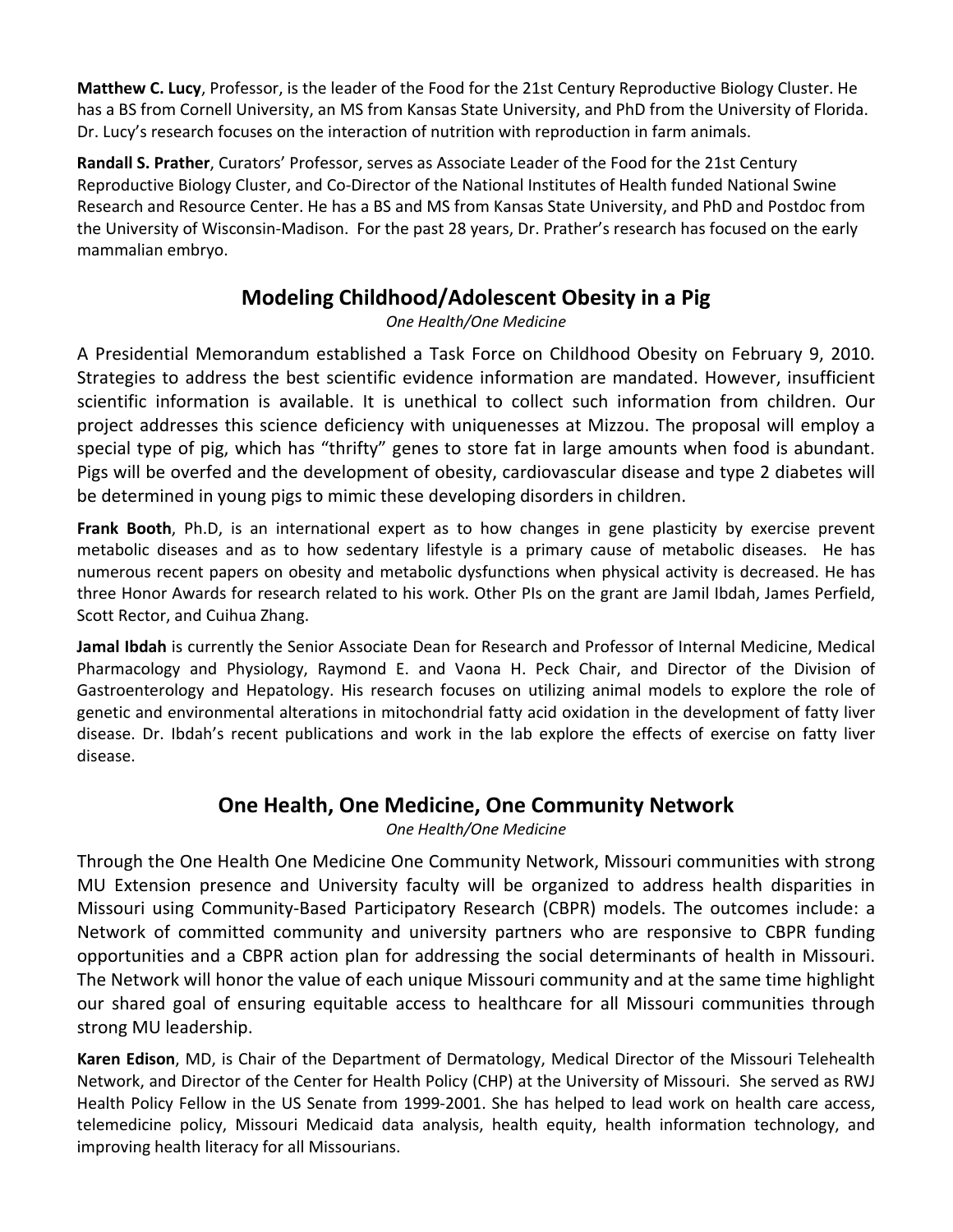#### **Opportunistic Discovery of Information**

*Disruptive/Transformational Technology, Media of the Future*

Opportunistic discovery of information (ODI) is common in every type of human endeavour; however, research on ODI is fragmented and with a limited impact on current information systems. With an objective to establish understanding in interdisciplinary, fundamental research on ODI, our team will study ODI by integrating perspectives from library and information science, media psychology, information systems, and computer science. We plan to organize The First International Workshop on ODI, to conduct a study of ODI among academics at MU, to identify grant funding opportunities for ODI research, and become a leading research team in this emerging area.

**Guilherme DeSouza** is an Assistant Professor at the Department of Electrical and Computer Engineering, an Adjunct Assistant Professor at the Computer Science Department and the founder of the Vision‐Guided Intelligent Robotics Lab (ViGIR) at MU. He is also a founding member and the chair of the MU Chapter of the IEEE Computational Intelligence Society and his research/teaching interests include: Robotic Vision, Human Robot Interaction, Visual Sensor Networks, 3D Modelling and Object/Pattern Recognition.

**Sanda Erdelez** is an Associate Professor at the School of Information Science and Learning Technologies and the founder of Information Experience Laboratory. As a Fulbright Scholar from Croatia, she received Ph.D. from Syracuse University. Her research on human information behavior (information search, accidental discovery of information) has been funded by SBC Communication, Dell and NSF. She is the co‐editor of Theories of Information Behavior (Information Today, 2005) and author of more than 50 peer‐reviewed publications.

**Chi‐Ren Shyu** is Director of University of Missouri Informatics Institute and holds the Shumaker Professorship in Engineering. He is affiliated with School of Nursing, College of Education, and Utah Biomedical Informatics Department. During his tenure at MU, he received several awards including seven Departmental Teaching Awards, Engineering Faculty Teaching Excellence Award, Engineering Faculty Research Award, and NSF CAREER Award. He research interests are in the areas of biomedical informatics, personalized medicine, and data mining.

**Antonie Stam** is the Leggett & Platt Distinguished Professor of Management Information Systems in the Management Department, and co‐Director of the MU Center for the Digital Globe. He holds a PhD in Management Science from the University of Kansas and has served as a Visiting Professor and Research Scientist in Belgium, Austria, Finland, France, Italy, South Africa and Spain. His research interests include information systems, decision support systems, applied artificial intelligence, multicriteria decision making and applied statistics.

**Kevin Wise** is an Assistant Professor of strategic communication and co-director of the Psychological Research on Information and Media Effects (PRIME <http://primelab.missouri.edu/>) Lab at the MU School of Journalism. He earned his bachelor's and master's degrees from Indiana University and his doctorate from Stanford University. His research explores how different features of online media affect cognition and emotion.

#### **Print for the People**

#### *Disruptive/Transformational Technology, Media of the Future*

Our network brings together campus and local archival units to work together on integrated digital humanities projects, extending our ongoing initiatives. We will harness faculty expertise to shape how our unique digital materials are selected and presented to the campus, state, and beyond.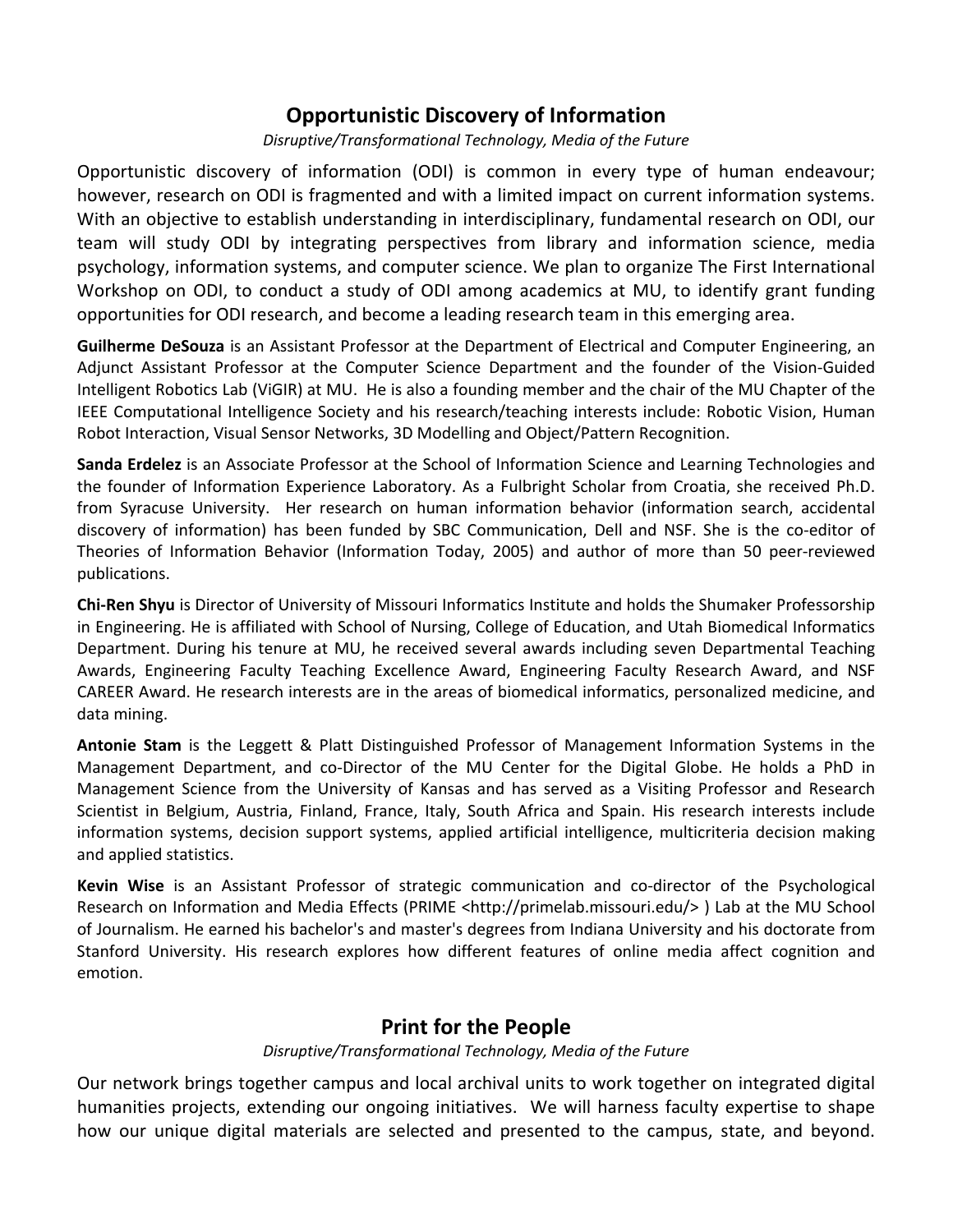Proposed mentorship of graduate and undergraduate students will provide opportunities to make use of these materials; we also hope to make connections to K‐12 educators. "Print for the People" will advance scholarly and curricular innovations in digital humanities and media, anchored by interdisciplinary collaborations and a proposed national symposium on the history of print and visual culture.

**Michael Holland** is Director of the Special Collections, Archives, and Rare Books Division (SCARaB) of the University of Missouri Libraries. He has served as PI on a number of state and federal digitization grants. Holland has served as President of the Academy of Certified Archivists (ACA) and President of the Missouri Center for the Book (MCB). His research interests include the history of modern science, the history of libraries, and government information policy.

**Berkley Hudson** has taught at the Missouri School of Journalism since 2003. He earned his doctorate at the University of North Carolina at Chapel Hill. For twenty‐five years, including at the Los Angeles Times, he worked as a journalist. His scholarly publications include ones in Southern Cultures, Media History, Visual Communication Quarterly, Literary Journalism Studies, and book chapters in Journalism 1908: Birth of a Profession and The Oxford History of U.S. Popular Print Culture.

**Devoney Looser** is Professor of English at MU. She is the author of British Women Writers and the Writing of History, 1670‐1820 and Women Writers and Old Age in Great Britain, 1750‐1850, published by Johns Hopkins UP. She is co‐editor of the Journal for Early Modern Cultural Studies and serves on the Advisory Committee of PMLA. She has held fellowships from the NEH, the National Humanities Center, and the American Philosophical Society, among others.

#### **Proposal to Establish Evolutionary Studies and Science Studies on Campus**

#### *Disruptive/Transformational Technology, Food for the Future, Media of the Future, One Health/One Medicine*

The Life Sciences & Society Program will use this grant to establish two campus‐wide working groups – in Evolutionary Studies and Science Studies – that will bring together the many and varied faculty members presently working in these areas in isolation. Evolutionary Studies uses evolutionary theory to understand a broad range of biological and cultural processes. Science Studies investigates the reciprocal interaction of science and culture. We will institute (1) research briefings, (2) invited talks, (3) on‐line communities, and (4) an interdisciplinary educational program to (a) foster collaboration on and beyond campus, (b) increase external funding, and (c) assist recruitment of faculty and graduate students.

**Heidi Appel**, a Senior Research Scientist in the Division of Plant Sciences since 2007, was previously a Research Scientist at The Pennsylvania State University after receiving her PhD in Biology from the University of Michigan. Her research focuses on the ecology and evolution of plant‐insect interactions. She has been involved in innovative science education at all educational levels, always with an emphasis on science as an ongoing process of discovery and understanding of the world.

**Stefani Engelstein**, currently Director of the Life Sciences & Society Program and Associate Professor of German, has been at MU since her 2001 PhD in Comparative Literature at the University of Chicago. She studies the human body in literature, aesthetics, natural history, medicine, and the sciences of human population diversity, particularly in Germany and Britain around 1800. Her research relates this work to theories of subjectivity, gender, race, ethical behavior, political organization, and scientific self‐ understanding.

**Noah Heringman** is currently Associate Professor of English at MU and has been on the faculty here since receiving his PhD in English from Harvard in 1998. In the past he has published research on both Romantic literature and the history of geology. His current research draws more broadly on natural history as well as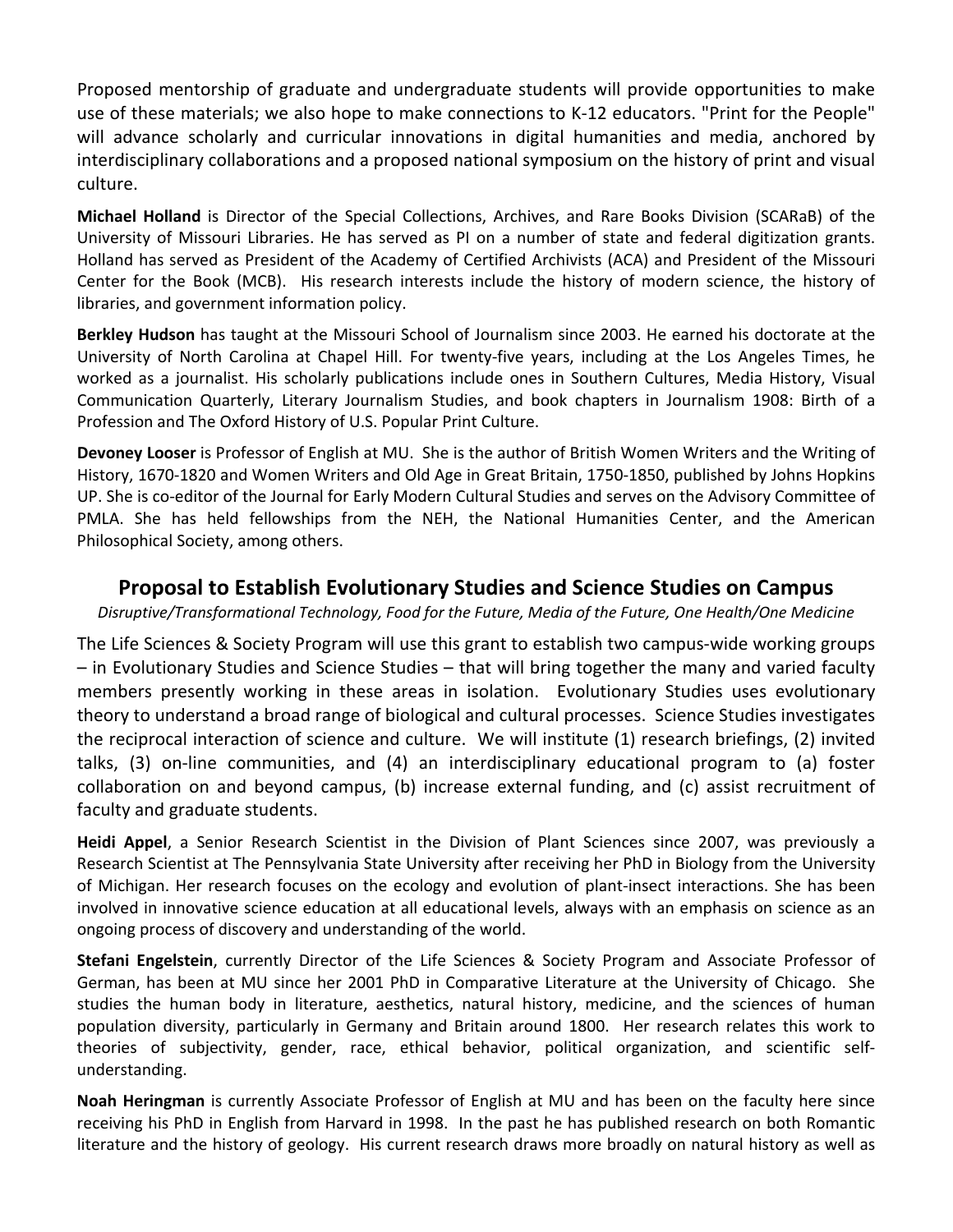archaeology in the era of Captain Cook to track the emergence of deep time as an alternative to classical antiquity.

**Mark Smith** trained as both a medieval historian and a historian of science at the University of Wisconsin and has been a member of the history department here at MU since 1986. Viewed narrowly, his researchinterest focuses on the development of optics and visual theory from Greek antiquity to the early modern theory. Viewed more widely, it extends to various aspects of the history of pre‐Darwinian science, from medical and biological thought to mathematics and methodological theory.

#### **Realistic Decision‐Making**

#### *Disruptive/Transformational Technology*

MU has enormous potential to be the site of path‐breaking inter‐disciplinary research on realistic decision-making. To spark the realization of this potential, we will organize a major conference which will bring together relevant MU faculty and internationally renowned figures from psychology, economics, and philosophy who work on realistic decision-making. The conference will have six sessions spread over two days, to be held in the spring semester of 2011. Each session will include a 50 minute presentation from a distinguished outside researcher, a 20 minute commentary by an MU researcher, and ample opportunity for the audience to ask questions.

**David Mandy**, Professor of Economics and Department Chair at MU, received his Ph.D. in economics from the University of Illinois in 1987 and joined MU in 1994. He teaches microeconomic theory with particular emphasis on business strategy and the economic organization of industries. He has published numerous monographs and peer‐reviewed articles in these areas as well as in econometrics, forecasting and policy analysis. Mandy serves on the editorial board of the Journal of Regulatory Economics and the University of Missouri Research Board.

**Andrew Melnyk**, Professor of Philosophy and Department Chair at MU, holds three degrees from Oxford University and joined MU in 1991. He has published many papers in leading international journals on issues in philosophy of mind and philosophy of science, and also a monograph, A Physicalist Manifesto: Thoroughly Modern Materialism (Cambridge University Press, 2003). Before becoming chair, he served for many years as the Philosophy Department's Director of Undergraduate Studies.

**Ann Bettencourt** is also an Investigator on this grant.

## **Regional Symposium on Molecular Biophysics: Single‐Molecule Analysis of Macromolecules**

#### *Food for the Future, One Health/One Medicine, Sustainable Energy*

Biophysics, particularly Molecular Biophysics, is poised to become a strength in the Life Sciences at MU. In recent years, significant university investments in faculty appointments and infrastructure for this fundamental and rapidly growing area have established a broad base of excellence from which we can attain national and international prominence. However, there is no campus identity for biophysics. As a first important step in developing a campus‐wide biophysics network, we propose a recurring regional Symposium on Molecular Biophysics, the first of which will highlight Single Molecule Analysis, one of the newest and most vibrant areas in the molecular Life Sciences.

**Gerald Hazelbauer** is a biochemist who studies transmembrane receptors and sensory transduction. He received his Ph.D. from the U. Wisconsin and did postdoctoral work in Paris. Prior to MU, he was a faculty member in Uppsala, Sweden and Washington State University. He received awards or honors from the Alfred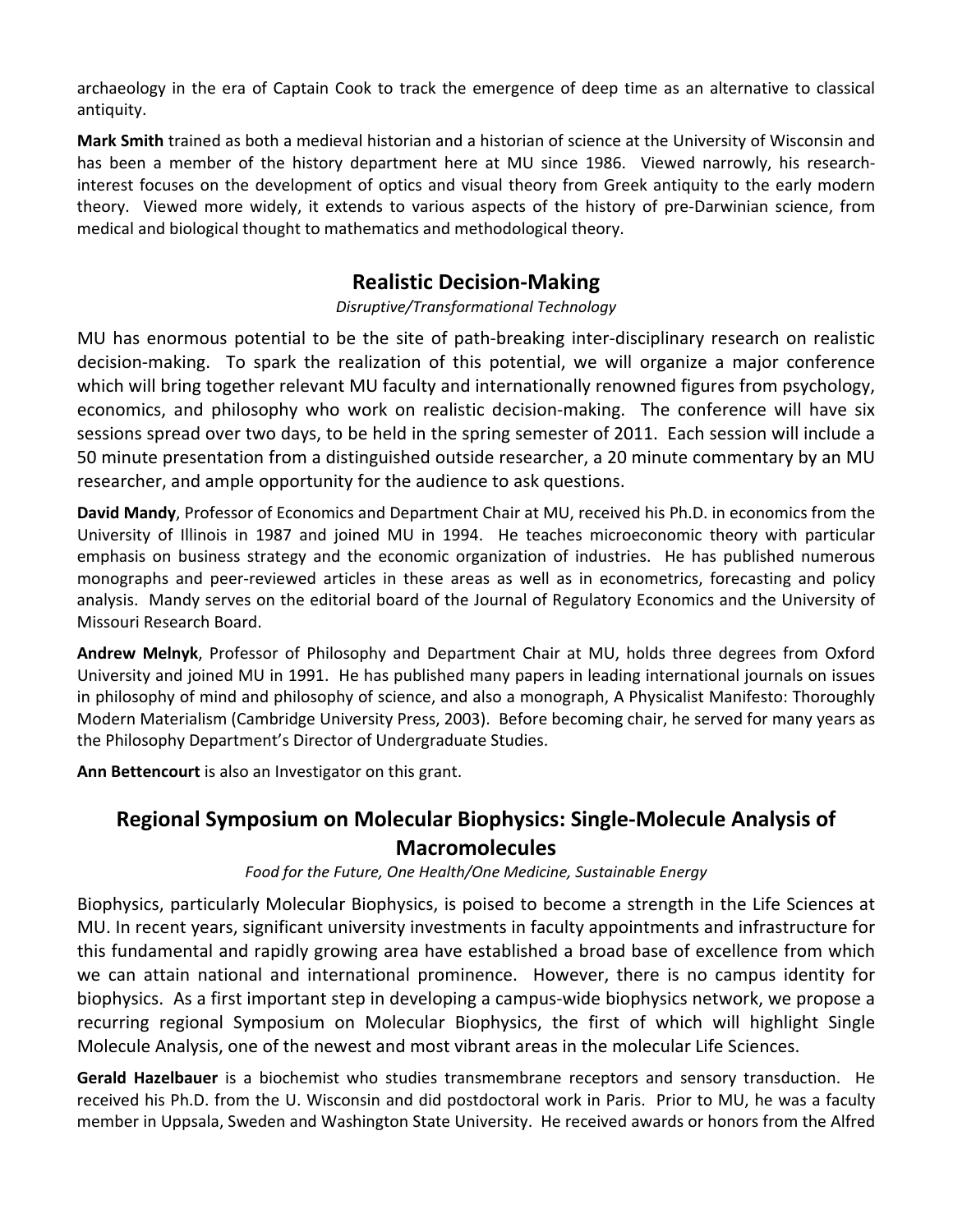P. Sloan Foundation, the McKnight Foundation, the American Cancer Society, the American Academy of Microbiology and the AAAS. He has been funded for more than 30 years by the NIH.

#### **Symposium and Faculty Workshop on Integrin Signaling in Physiology and Disease** *One Health/One Medicine*

Integrins are cell surface receptors that control key cellular functions including adhesion and motility, have been linked to a variety of diseases and pathologies, and are significant therapeutic targets. The MU campus has an excellent core of researchers investigating the role of integrin signaling in cardiovascular physiology, and other laboratories examining integrin function in development, disease and tissue engineering. The proposal aims to leverage campus strengths in integrin signaling by organizing a regional symposium and faculty workshop to identify challenges facing the field, and to provide a forum for intensive interactions among campus faculty to facilitate new collaborations.

**Anand Chandrasekhar** received undergraduate degrees in 1987 in biology and electrical engineering from Birla Institute of Technology and Science in India, and a PhD in developmental biology in 1994 from the University of Iowa. Following post‐doctoral work at the University of Michigan, Dr. Chandrasekhar joined the Division of Biological Sciences at MU in 1998. His lab uses cell biological and genetic tools to investigate signaling pathways regulating neuronal migration in the zebrafish and mouse brain.

#### **A Symposium on Building Networks for the Center for Translational Neuroscience**

#### *One Health/One Medicine*

A two‐day symposium will be launched to promote the newly‐established Center for Translational Neuroscience (CTN) at the University of Missouri‐School of Medicine. This Center aims at bridging basic neuroscience and clinical research, and providing the catalyst and synergism for neuroscience investigators to collaborate and interact in a multi-disciplinary environment. The newly renovated space is on the 7th floor of the Medical Science Building. Besides laboratory space, it includes four specialized neuroscience cores. This symposium will bring nationally recognized scientists in Alzheimer's disease and stroke to visit the Center, and to build networks with neuroscience faculty on the MU campus.

**Doug Anthony**, M.D., Ph.D. – Professor, Pathology&Anatomical Sciences (PAS), Neurology, INP. Dr. Anthony's research is focused on the neuronal cytoskeleton and brain tumors, including both primary brain tumors and metastatic tumors of the brain. He is a neuropathologist, a member of the Interdisciplinary Neuroscience Program (INP), and director of the MD-PhD program. He has special interests in neuroanatomy and neuropathology, and the translation of research findings from basic molecular research to the practice of medicine.

#### **Targeting Plasminogen Activator Inhibitor‐l to Inhibit Neointimal Hyperplasia**

*One Health/One Medicine*

Balloon angioplasty and bypass surgery are used to treat patients with blocked coronary arteries. While these procedures are highly effective, both are limited by the subsequent re-formation of blockages that obstruct blood flow to the heart and cause heart attack. The overall objective of this proposal is to develop new strategies to prevent new blockages from forming in coronary arteries and bypass grafts by pharmacologically inhibiting the blood clotting system.